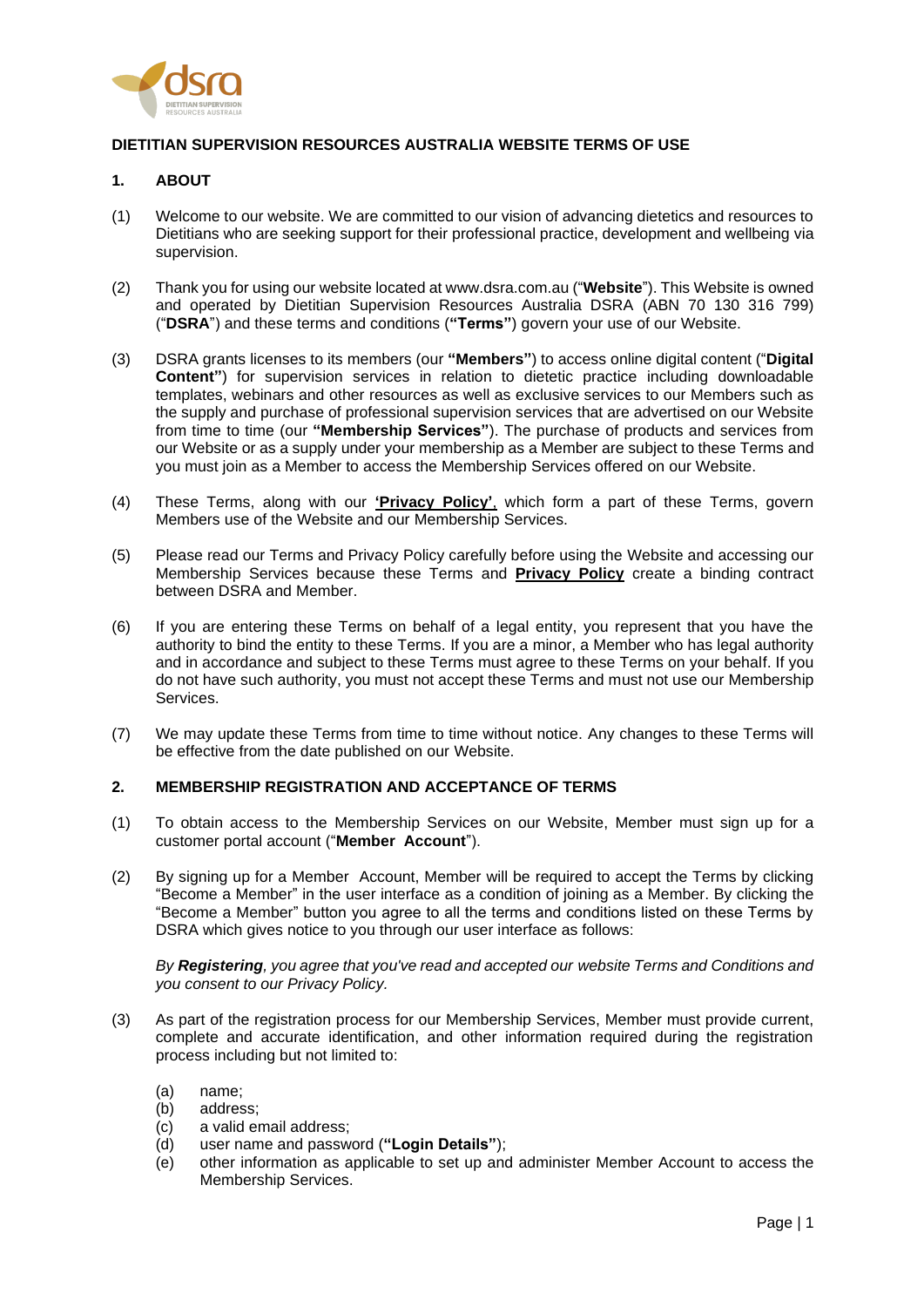### ("**Member Data**")

By visiting, registering for, or using the Website and Membership Services, Member agrees that DSRA may send direct communications including periodic newsletters to the email addresses that Member makes available.

- (4) Member owns all right, title and interest in Member's Data. Member grants to DSRA, or to any third parties used by us in accordance with these Terms a license to use Member Data in order for DSRA to perform its obligations under these Terms.
- (5) If Member Data changes, Member must promptly update Member Account to reflect those changes.
- (6) As a Member of the Website, Member agrees that:
	- (a) a Member Account is personal to Member;
	- (b) Member will abide by all safety guidelines and regulations posted in the Digital Content;
	- (b) Member is solely responsible for maintaining the confidentiality of Member Account and the secrecy of the Login Details;
	- (c) Member must not authorise or permit anyone else to access Member Account by using the Login Details;
	- (d) if Member Account has been compromised in any way, Member must contact DSRA immediately;
	- (e) Member's access to and use of the Website is non-transferable;
	- (f) Member will use the Website only for purposes permitted by these Terms; and
	- (g) Member will abide by any applicable law, regulation or generally accepted practices or guidelines related to the Membership Services in the relevant jurisdictions.
- (7) Member warrants that:
	- (a) Member is fully able to participate in the Membership Services selected and offered through the Digital Content without undue risk;
	- (b) Member is legally capable of entering into contracts; and
	- (c) Member is authorised to access our Website and that all relevant consents have been obtained to use our Membership Services.
- (8) DSRA reserve the right to deny anyone access to a Member Account at any time for breach or suspected breach of these Terms.

### **3. FEES**

- (1) Our objective is to build a friendly and open community where Members can have a rewarding experience while they learn and connect with other Members. Membership with DSRA is currently free as we value making a difference by getting people involved in advancing the practice of dietetics.
- (2) We reserve the right in the future to change the terms of this Agreement and charge for membership and/or to provide additional optional products or services for a fee.
- (3) Membership fees are currently free but we reserve the right to charge annual recurring membership fees in the future.
- (4) Members may offer their services ("**Supervision Services**") through the Website as a supervisor ("**Supervisor**") to a prospective supervisee ("**Supervisee**") in consideration of our current annual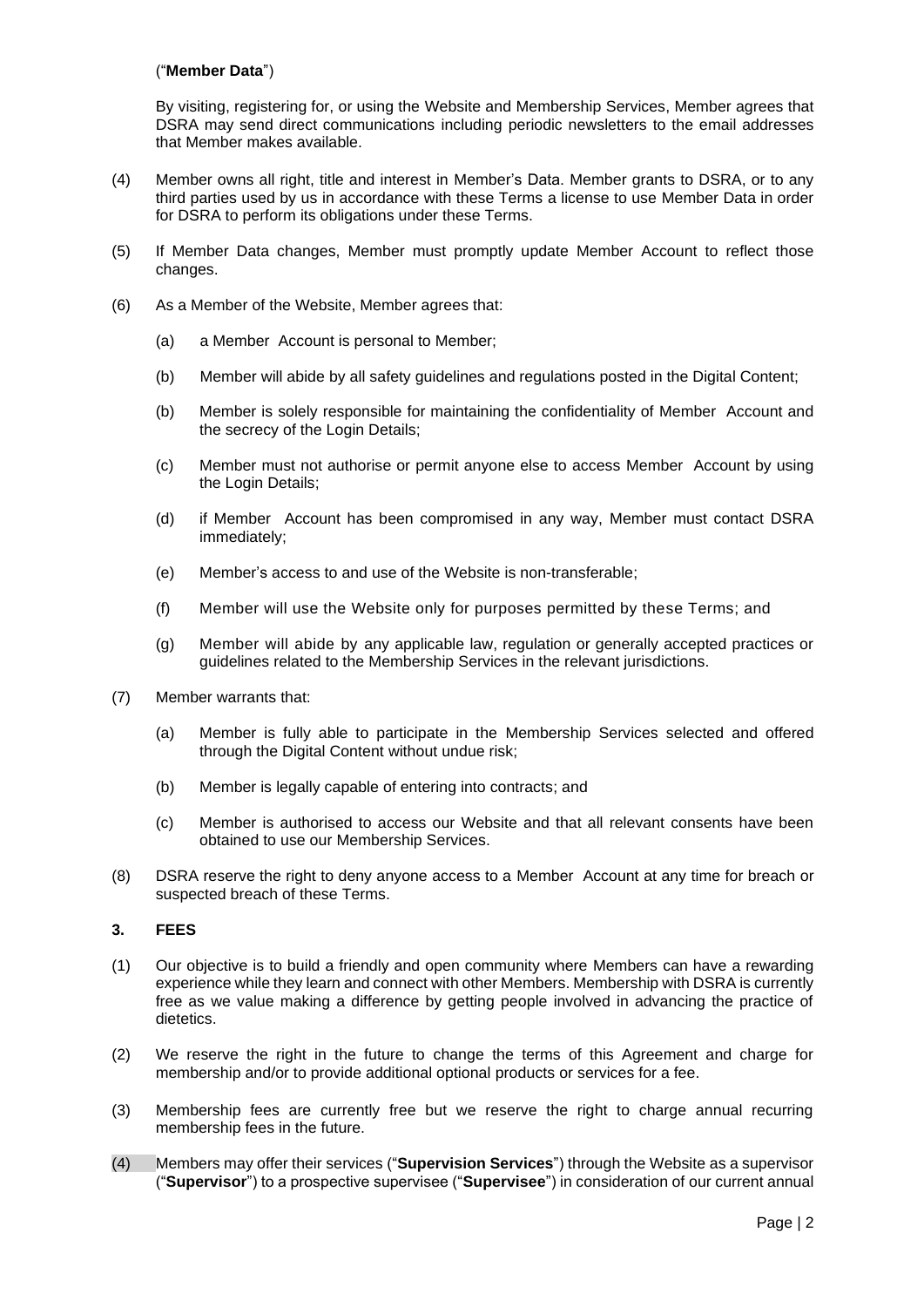recurring listing fee advertised on the Website ("**DSRA Annual Supervisor Listing Fee**") subject to our acceptance of Member's application to become a Supervisor on our Website which is in our sole discretion.

We may in our sole discretion deny anyone access to membership for any reason and reserve the right to deny an application to become a Supervisor and/or withdraw a Supervisor from our Website including for any breach of our Terms or if a Supervisor is not qualified or suitable to provide Supervision Services to Supervisees.

The following terms apply to your applications and renewals for membership fees (if applicable) and Supervisor listings on our Website:

- Membership is currently free and no fees apply to join DSRA as a Member. We reserve the right in the future to charge membership fees but you will be given thirty (30) days advance notice and the option to opt-out of your DSRA membership should you not wish to pay the applicable membership fee.
- Supervisor listings on our Website incur an annual recurring fee which are advertised on our Website from time to time and are payable at the time of listing (**DSRA Annual Supervisor Listing Fee**")
- DSRA Supervisor Listing Fee and membership fees (if applicable in the future as membership is currently free) will **automatically renew** using the payment method selected and used by Member to subscribe for the initial listing ("**Initial Payment Method**").
- **EXECT** In order to offer Supervisor listings on our Website, you must be a Member. If membership fees are payable in the future) or you have subscribed to supply Supervisor listings, you will be given thirty (30) days' advance notice of the end of the current subscription period ("**Thirty Day Cancellation Period**") (via the email address you supply) of annual renewal payment charges as a Member only or as a Member and a listed Supervisor. Should you then not wish to continue your membership as a Member or as a Member and listed Supervisor, you will then have the option to cancel through the cancellation option in the user interface in Member 's Account. If you do not cancel during the Thirty Day Cancellation Period the applicable annual recurring fees for the following year will be charged to your Initial Payment Method and are not refundable.
- The fees offered for our products and services including membership fees and DSRA Annual Supervisor Listing Fee are subject to change at any time and you will be given a Thirty Day Cancellation Period to cancel as a Member / listed Supervisor if you do not wish to pay the new membership fee (if applicable) or the new DSRA Annual Supervisor Listing Fee.
- If any recurring annual fees cannot be charged for any reason you will be sent reminder notices via email during the Thirty Day Cancellation Period to notify you of non-payment. Your Supervisor listing will be held 'pending' during this time. If payment is not made by the end of the Thirty Day Cancellation Period, then your listing will be removed together with all associated data and media content associated with it.
- You can remove your listing from display on our Website at any time through the user interface in your Member Account.
- No refunds for "buyers' remorse" or if you do not cancel during the Thirty Day Cancellation Period.

## **DSRA Annual Supervisor Listing Fee**

- (5) Payment of any applicable fees may be made through the gateway payment provider (e.g. Paypal or Stripe) published on our Website ("**Payment Processing Service**") or any other payment method that we authorise in writing including payment by bank deposit. Member authorises DSRA to automatically charge Member any applicable recurring fee through the Payment Processing Service, together with any processing or other associated fees charged by the Payment Processing Service.
- (6) In using the Payment Processing Service, you warrant that you have familiarised yourself with,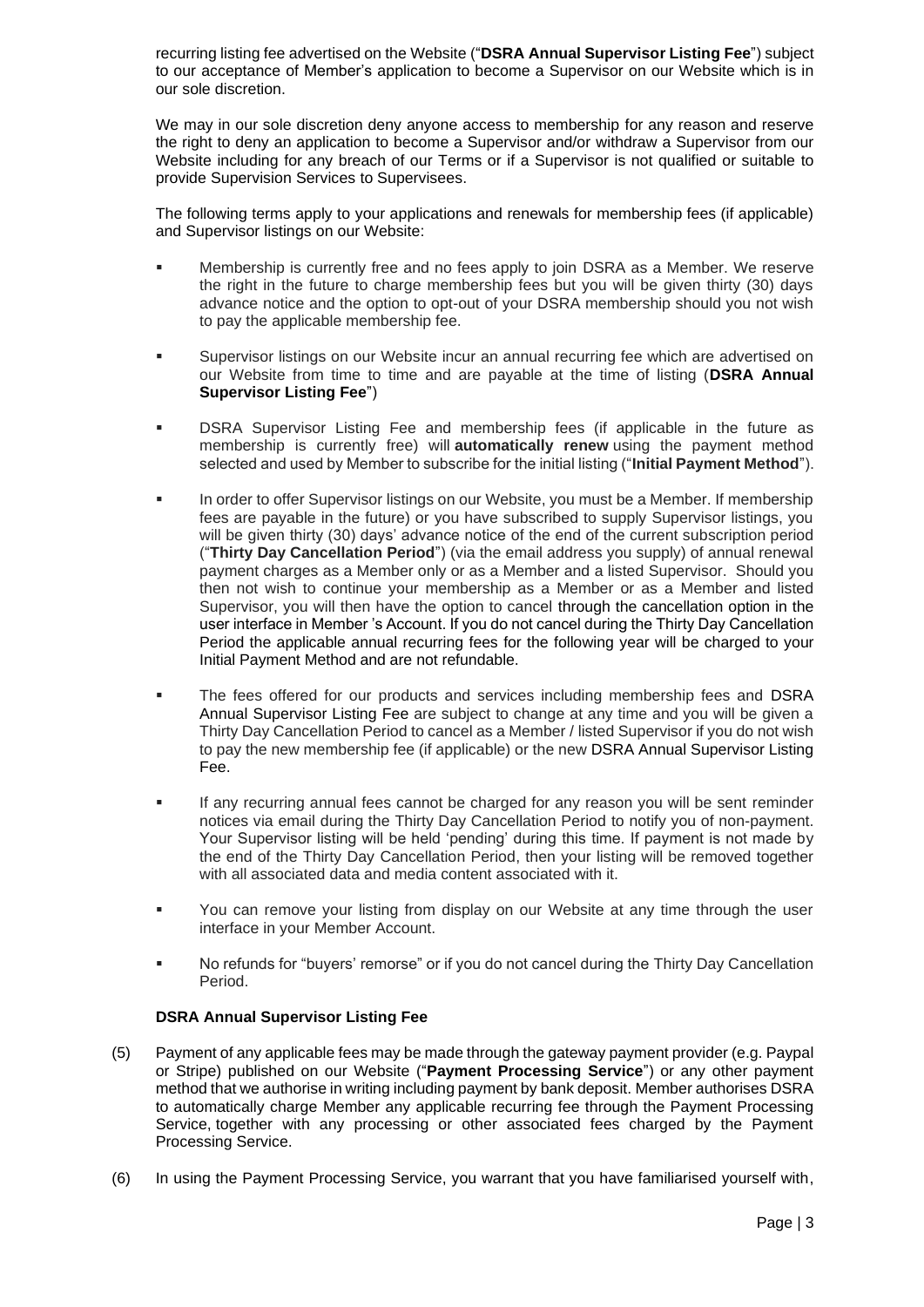and agree to be bound by, the applicable Terms and Conditions of Use, Privacy Policy and other relevant legal documentation provided by the Payment Processing Service including the relevant fees and charges applied by the Payment Processing Service for online payment gateway services.

- (7) After registration, Member can log into Member Account to gain access to our Membership Services for the Digital Content. Member Account must be active and current to obtain access to our Membership Services.
- (8) DSRA reserves the right to charge, increase or change the fees published on our Website at any time and without notice subject to your right of termination in accordance with these Terms.
- (9) Any applicable membership fees in the future will be charged to you on a recurring annual basis without further authorisation from you unless you have terminated your membership in accordance with these Terms.
- (10) Members are responsible for ensuring that sufficient funds are available at the time of payment processing and that credit card details are correct in order to access our Membership Services.
- (11) If there are payment failures due to insufficient funds, incorrect or outdated payment information, DSRA reserves our right to:
	- (a) recover payment and deny a Member access to our Membership Services; or
	- (b) cancel or suspend a Member's Account or Supervisor listing if we are unable to process the applicable fees.
- (12) All payments for our Membership Services are in Australian Dollar (AUD). DSRA will be entitled to add on GST to its fees for any supply of its Membership Services in Australia.
- (13) Member agrees that DSRA may electronically store applicable Member Data (where applicable) to process membership fees.
- (14) The Membership Services delivered to Member are exclusive and personal to Member. Member must not allow another user without a license to use any of the Membership Services that DSRA delivers to Member under these Terms.
- (15) We may suspend or terminate a Member Account if any misuse or fraudulent activity is detected.
- (16) Member access to the Membership Services will be disabled when Member Account is suspended, terminated or Member's membership ends.

## **4. REFUND POLICY**

- (1) Except as required by law, any fees paid by Member are final and non-refundable.
- (2) Should Member wish to obtain a refund, Member may contact DSRA within fourteen (14) calendar days of performance of our Membership Services or any part thereof to report any discrepancies or faults to make a claim.
- (3) Refunds are made in our discretion subject to any guarantees that cannot be excluded by law.
- (4) DSRA will facilitate a refund if DSRA is unable to facilitate the completion of the Membership Services or if the delivery of our Membership Services is defective or if DSRA determines, in our absolute discretion, it is reasonable to do so.

## **5. INTELLECTUAL PROPERTY**

(1) In these Terms:

"**Intellectual Property (Rights)**" means all intellectual property rights, including all copyright, patents, trade marks, design rights, trade secrets, circuit layouts, domain names, know-how and other rights of a similar nature worldwide, whether registered or not, and any applications for registration or rights to make such an application.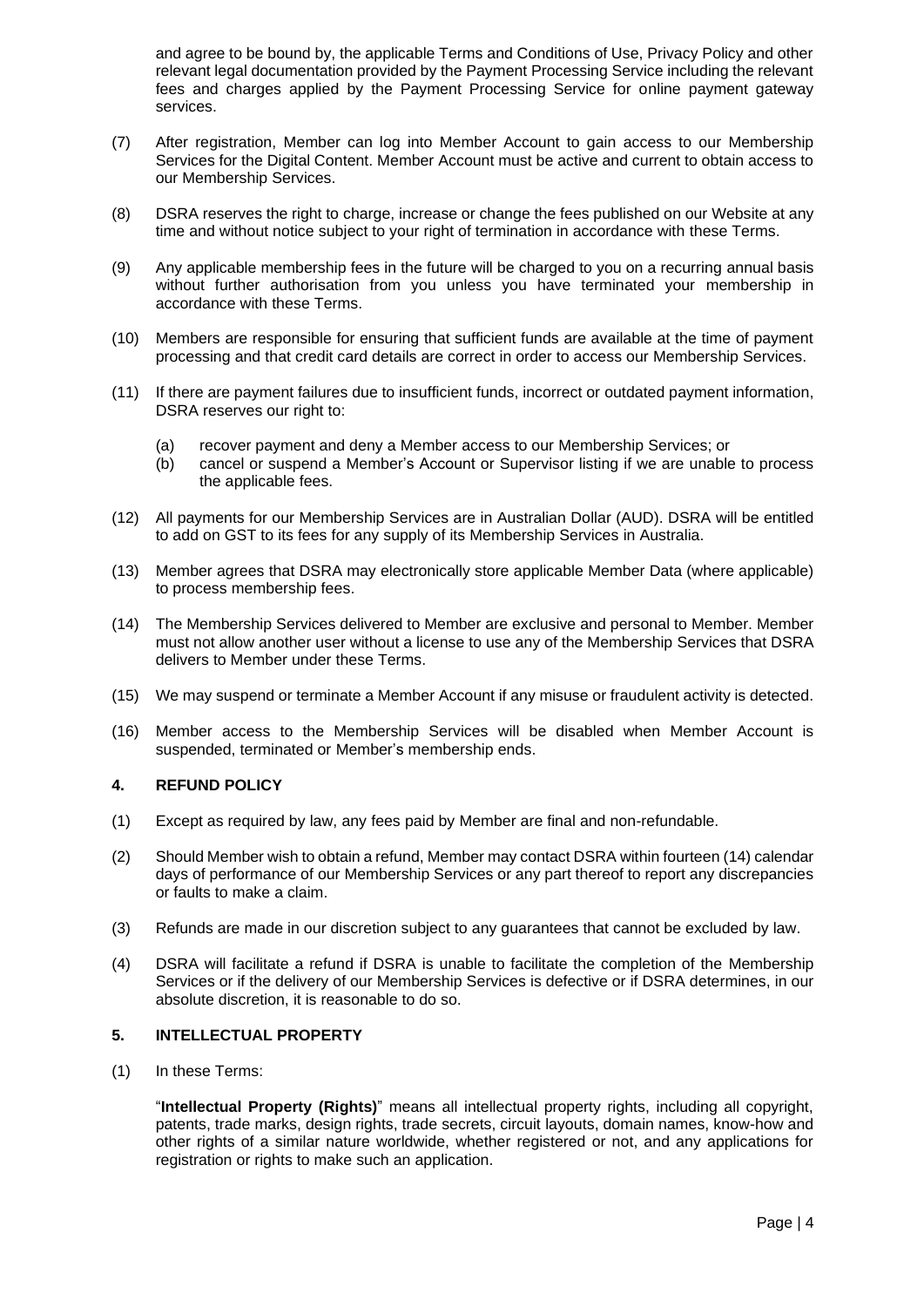"**Works"** means any material or Digital Content made available on the Website and included in our Membership Services, including (without limitation) written texts, documents, articles, news, newsletters, posts, commentaries, surveys, data, photographs, pictures, graphic works, video, or images.

- (2) Member acknowledge that ownership of the Intellectual Property Rights relating to the Website or our Membership Services is the property of, licensed by or vest on creation in DSRA.
- (3) The Works on the Website or generated by or related to any of our Membership Services including our Digital Content ("**Copyright Material**") are subject to copyright and owned by the copyright owner. The Copyright Material on the Website is protected by copyright under the laws of Australia and through international treaties. Unless otherwise indicated, all rights (including copyright) in the Copyright Material and compilation of the Website (including but not limited to text, graphics, logos, button icons, video images, audio clips, code, scripts, design elements and interactive features) are owned or controlled by us. Data procured from a third party may be the subject of copyright owned by that third party.
- (4) The Website and the Copyright Material or any part of it (including, without limitation, any content or images) may not be copied, reproduced, adapted, publicly displayed, duplicated, translated or distributed in any way (including mirroring) to any other device, server, website or other medium for publication or distribution, without our express prior written consent. Members shall take due care to protect the Intellectual Property Rights licensed via our Membership Services from unauthorised use, copying, reproduction, lending, reselling, manipulation, disassembly, distribution or publication.
- (5) All Intellectual Property including any trade marks, service marks, trade names and any other proprietary designations are owned, registered or licensed by us. Any other trade marks, service marks, logos, trade names and any other proprietary designations are the trade marks or property of the respective parties.
- (6) Unless otherwise stated, DSRA retain all rights, title and interest in and to the Copyright Material on the Website and delivered under our Membership Services. Nothing Member does on or in relation to the Website or our Membership Services will transfer any:
	- (a) business name, trading name, domain name, trade mark, industrial design, patent, registered design or copyright;
	- (b) right to use or exploit a business name, trading name, domain name, trade mark or industrial design;
	- (c) thing, invention, design, system, work or process that is the subject of a patent, registered design or copyright or any other Intellectual Property Right (or an adaptation, improvement, modification of such a thing, invention, design, system, work or process); or
	- (d) any proprietary rights to Digital Content or our database, know-how or technology.
- (7) "DSRA" and all associated trade marks on the Website are our trade marks or any related entities. Member must not use our trade marks:
	- (a) in or as the whole or part of Member own trade marks;
	- (b) in connection with activities, products or Membership Services which are not ours; or
	- (c) in a manner which may be confusing, misleading or deceptive.
- (8) The obligations accepted by Members under this clause survive termination or expiry of these Terms.

## **6. LICENCE GRANT**

- (1) DSRA grants to Member a limited, non-exclusive, non-transferable, non-sublicensable and revocable license ("**License**") to access the Website and to interact with and use our Membership Services for the term of Member's membership solely in connection with Member's rights under these Terms.
- (2) These Terms do not constitute a sale or transfer of any of DSRA's Copyright Material and Member must not use, post or upload the Copyright Material or any version of it on any application that enables other people to create and share content or use our Copyright Material on the Internet including on any social networking websites or applications.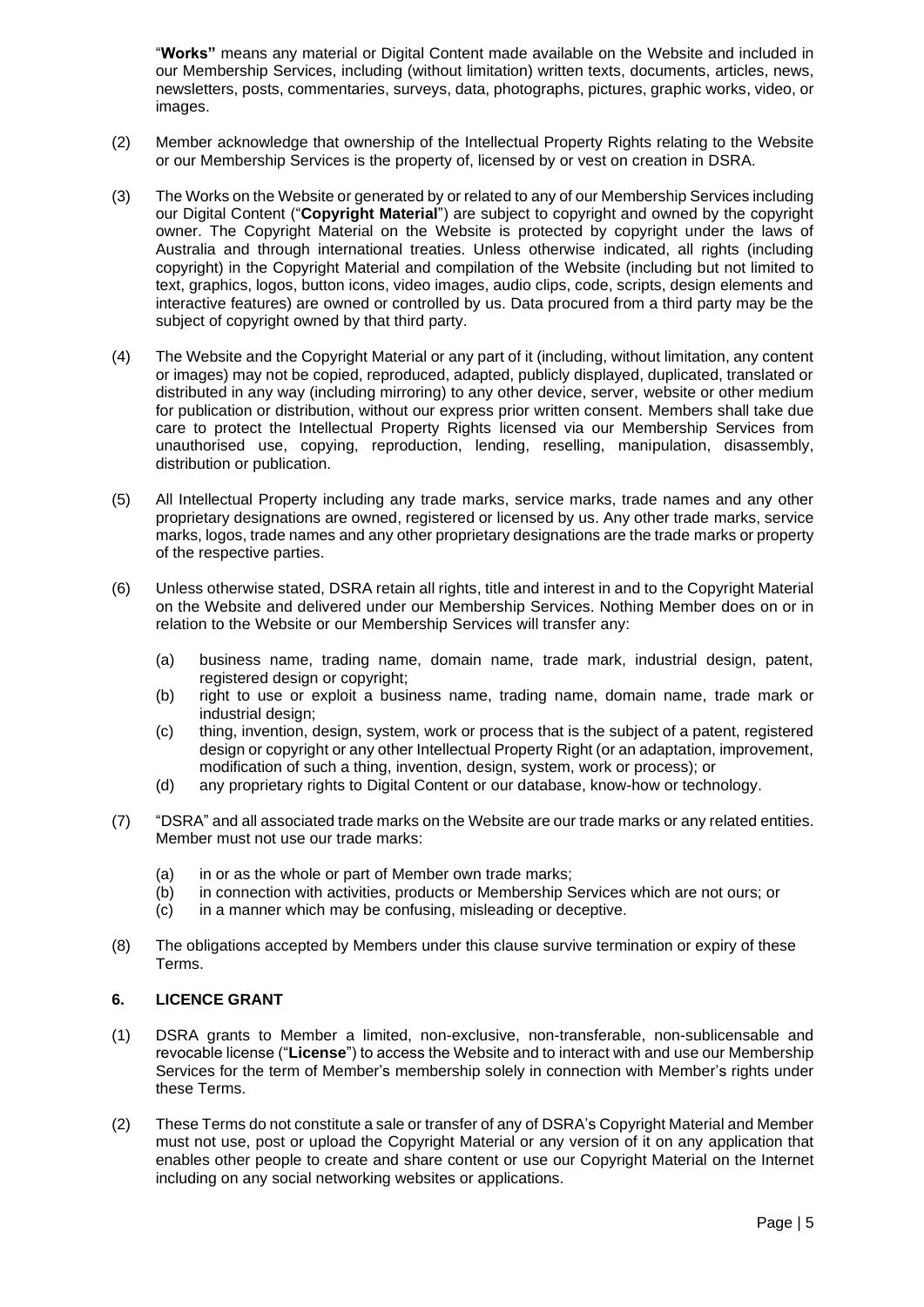- (3) This Licence may be terminated at any time in our sole discretion if Member uses the Website or the Membership Services except as permitted by these Terms.
- (4) As a Member or Supervisor ("**User**"), you warrant that:
	- (a) you are solely responsible for any user content (**"User Content"**) you may post, upload, publish, submit, transmit or otherwise make available on or through the Website;
	- (b) you are the sole and exclusive owner of your User Content you make available through the Website and have all rights, licenses, permissions, consents and releases and approvals necessary to use and publish the User Content on the Website;
	- (c) neither the User Content nor your posting, uploading, publication, submission or transmittal of the User Content on the Website will infringe, misappropriate or violate a third party's Intellectual Property Rights, or rights of publicity or privacy, or result in the violation of any applicable law or privacy laws.
- (5) Explicit or offensive content is prohibited. We do not moderate explicit or offensive content. Please immediately report to DSRA any explicit or offensive content at **How to Contact Us**.
- (6) User grants DSRA a non-exclusive, worldwide, perpetual, irrevocable and royalty free licence to:
	- (a) use, copy, display, share, perform, distribute, disseminate, transmit, translate, edit, cache, store and create derivative works of User Content on the Website, and
	- (b) use the User Content for data analytics to improve our Services.
- (7) User is entirely responsible for the User Content that User uploads to the Website including that User has obtained all necessary consents from third parties. User acknowledges that DSRA does not verify any of User Content.
- (8) User must not upload, send or transmit any Content through the Website that:
	- (a) does not comply with any applicable privacy laws;
	- (b) is deceptive or misleading;
	- (c) offensive or explicit;
	- (d) infringes any intellectual property rights; or
	- (e) is collected, used or disclosed without an individual's consent.
- (9) DSRA reserves the right to suspend or terminate a Member's Account if any of User Content is in breach of these Terms.
- (10) DSRA is not responsible for and disclaims all liability in respect of any User Content that a User uploads through the Website or for any loss resulting from any action taken or reliance made in relation to User Content.

## **7. OTHER RESTRICTIONS ON USE**

The Member's use of the Website is governed and enforced exclusively by DSRA. Without limiting any other provision of the Terms, Member also agree not to do any of the following:

- use the Works on the Website in a defamatory, fraudulent, lewd, or otherwise illegal or inappropriate manner, including but not limited to infringing any third-party intellectual property or privacy rights, whether directly or in context or by juxtaposition with other works;
- hack, attempt to hack, modify, adapt, merge, translate, decompile, disassemble, reverse engineer or create derivative works out of the Website or any part of it; or
- **•** remove, disable, modify, add to or tamper with any program code or data, copyright, trade mark or other proprietary notices contained on or in the Website.

## **8. MEMBER'S OBLIGATIONS**

(1) Member will: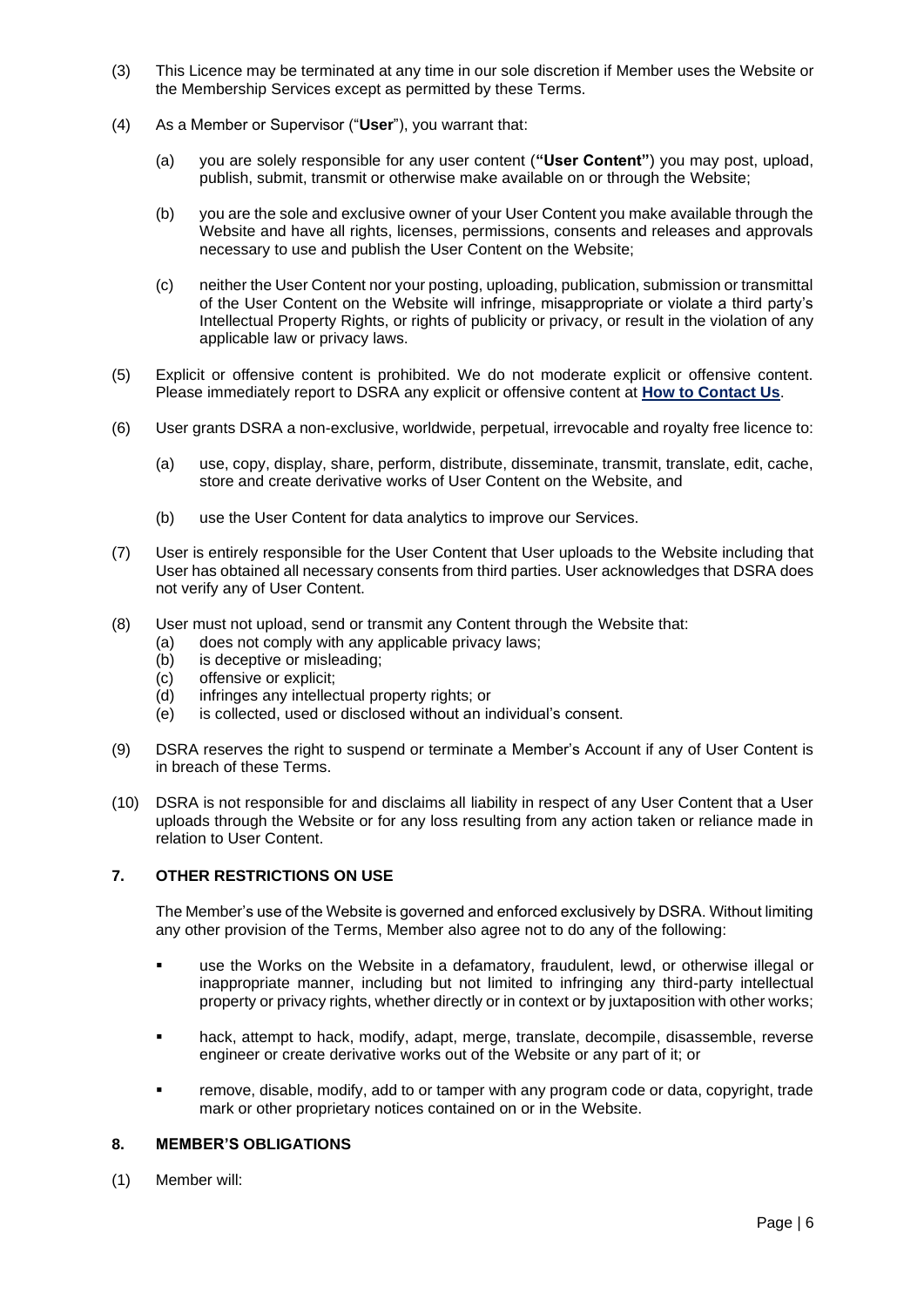- (a) exercise reasonable care, skill and diligence in using the Membership Services;
- (b) use the Membership Services in a responsible manner and only in accordance with its intended use;
- (c) be liable for giving any unauthorized third-party access to the Membership Services and use of Digital Content through Member's Account;
- (d) access and use the Digital Content only in accordance with these Terms;
- (e) advise DSRA of any issues with the Digital Content or Membership Services as and when they occur;
- (f) keep secure all Login Details and notify DSRA immediately of any unathorised access;
- (g) implement, maintain and enforce suitable virus protection in relation to use of the Membership Services;
- (h) use best efforts to ensure that no virus or similar computer programs are transmitted to the Digital Content as a result of access being granted to it.

### (2) Member will not:

- (a) distribute, sell, publish, enable or allow access to Member Account except directly to access Member Membership Services;
- (b) use the Digital Content for any commercial purpose without the express written authorisation of DSRA;
- (c) hack, attempt to hack, modify, adapt, merge, translate, decompile, disassemble, reverse engineer or create derivative works out of the Website or the Membership Services or our Copyright Material or any part of it;
- (d) use the Membership Services in any way prohibited by law, regulation, governmental order or decree;
- (e) introduce any computer code or routine that is harmful, destructive, disabling or which assists in or enables theft, alteration, denial or service, unauthorised disclosure or destruction or corruption of data, including viruses, worms, spyware, adware, keyloggers, trojans, time bombs and any new types of programmed threats; or
- (f) remove, disable, modify, add to or tamper with any program code or data, copyright, trade mark or other proprietary notices contained on the Website or in the Membership Services; and
- (g) must not sell, lease, publish, redistribute or sub-license the Digital Content or any of our Copyright Material.

## **9. MEMBERSHIP TERMINATION**

- (1) These Terms will continue to apply until terminated by either the Member or by us as set out below.
- (2) Member may terminate the Membership Services by cancelling the Member 's Account at any time through the cancellation option in the user interface in Member 's Account.
- (3) DSRA may terminate these Terms without notice to Member if:
	- (a) Member has breached any provision of the Terms;
	- (b) DSRA believes that Member is making unauthorised or improper use of the Membership Services;
	- (c) DSRA is required to do so by law;
	- (d) without cause or notice if the provision of the Membership Services to Member by DSRA is, in the opinion of DSRA, no longer commercially viable.
- (4) DSRA reserves the right to discontinue Member Account at any time and may suspend or deny, in our sole discretion, Member 's access to all or any portion of the Membership Services without notice if Member 's conduct impacts our name or reputation or violates the rights of any other party.
- (5) Your early termination of any paid subscription is not a ground for a refund including for DSRA Annual Supervisor Listing Fee as you cannot terminate for "buyer's remorse".
- (6) If Member has not logged into Member Account within a six (6) month period and the status of Member Account is dormant, DSRA reserve the right to unilaterally terminate Member Account and delete any Member Data.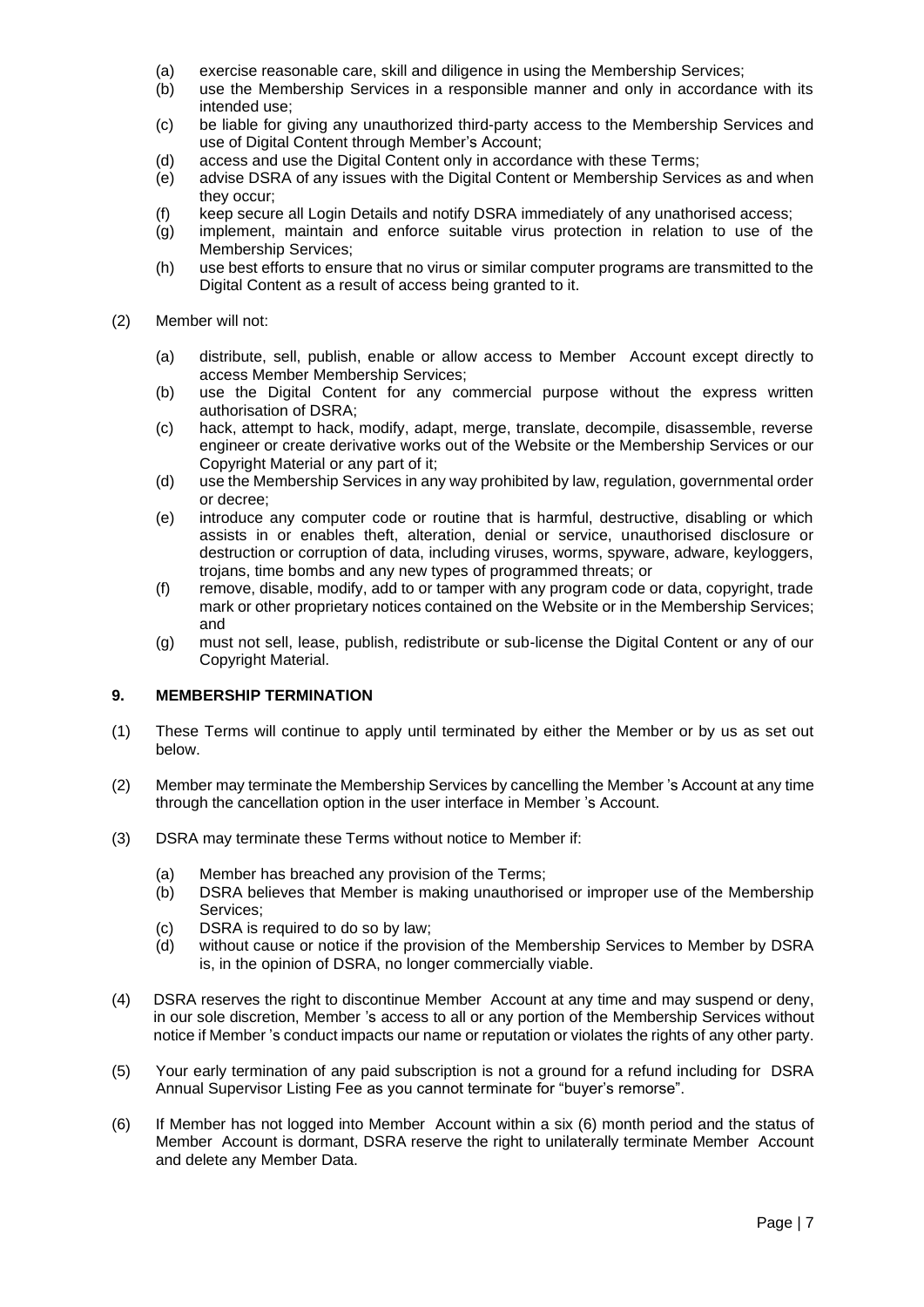### **10. WARRANTIES AND REPRESENTATIONS**

- (1) No warranty of any kind whether express or implied is made in relation to the accuracy of the Digital Content, any Copyright Material or any content on the Website.
- (2) DSRA does not warrant that the Membership Services will be performed error-free, uninterrupted or free of bugs or viruses.
- (3) It is Member's sole responsibility to determine that the Membership Services or the purchase of any products or services on our Website including Supervision Services or any part of these meet the needs of Member or are otherwise suitable for the purpose for which they are purchased.
- (4) DSRA excludes from these Terms all other warranties, conditions and terms implied by law except for any, the exclusion of which would contravene any law.
- (5) Member represents and warrants that Member:
	- (a) is legally permitted to use and access the Membership Services;
	- (b) takes full responsibility for the selection and use of and user's access to the Membership Services;
	- (c) is solely responsible for the accuracy of the Member Data that Member submits in relation to the supply of the Membership Services;
	- (d) agrees that DSRA does not control, verify, or endorse the Member Data;
	- (e) is solely responsible for creating backups of Member Data; and
	- (f) in relation to Member Data, that Member owns it or is licensed to use the Intellectual Property Rights in it and that the use of the Member Data will not result in the infringement of any of the proprietary rights of third parties.
- (6) Member warrants that the Member Data is not in contravention of any legislation or any advertising or marketing laws or any other third-party rights.
- (7) This clause survives the termination or expiry of these Terms for whatever reason.

### **11. DISCLAIMER AND CONFLICT OF INTEREST DECLARATION**

- (1) Member shall not, at any time, be obliged to act on any information, suggestion, advice or guidance ("**Guidance**") given by DSRA as part of the Digital Content and Membership Services, but if and to the extent that it does so, it shall do so at their own risk. Member hereby unconditionally and irrevocably waives any rights of action it may have as against DSRA in relation to any such information, suggestions, advice or guidance. Member is advised to take independent appropriate professional or medical advice before acting on such Guidance given within the Digital Content and Membership Services.
- (2) There may be risks associated with participating in activities covered under the Digital Content and Membership Services for people in both good or poor health or with pre-existing physical or mental health conditions. It is possible that Member may become injured or ill while participating in the Membership Services. Although thorough instruction is included in the Digital Content, Member participates of its own free will and accordingly, knowingly and voluntarily assumes all risks associated with the products and services provided through our Website. Information contained within the Digital Content is not intended to provide specific physical or mental health advice, or any other advice whatsoever, for any individual or business and should not be relied upon in that regard. The Digital Content and Membership Services is not a substitute for direct, personal, professional medical care and diagnosis. If as a Member you have or suspect that you have a medical problem or impairment, contact your doctor or health care provider promptly.
- (3) Member acknowledges that DSRA does not make any terms, guarantees, warranties, representations or conditions whatsoever regarding the Membership Services or Digital Content.
- (4) DSRA does not supply Supervision Services. Supervision Services are provided by Supervisors to Supervisees. DSRA may make additional enquiries as to a Supervisor but does not endorse any Supervisor. Any such contracts are between Supervisor and Supervisee and DSRA is not a party to such contract. DSRA does not endorse Supervisees and you are solely responsible for transactions entered into with Supervisors. Any decision made to engage the Supervision Services of a Supervisor are at the sole discretion and risk of a Supervisee and each Supervisee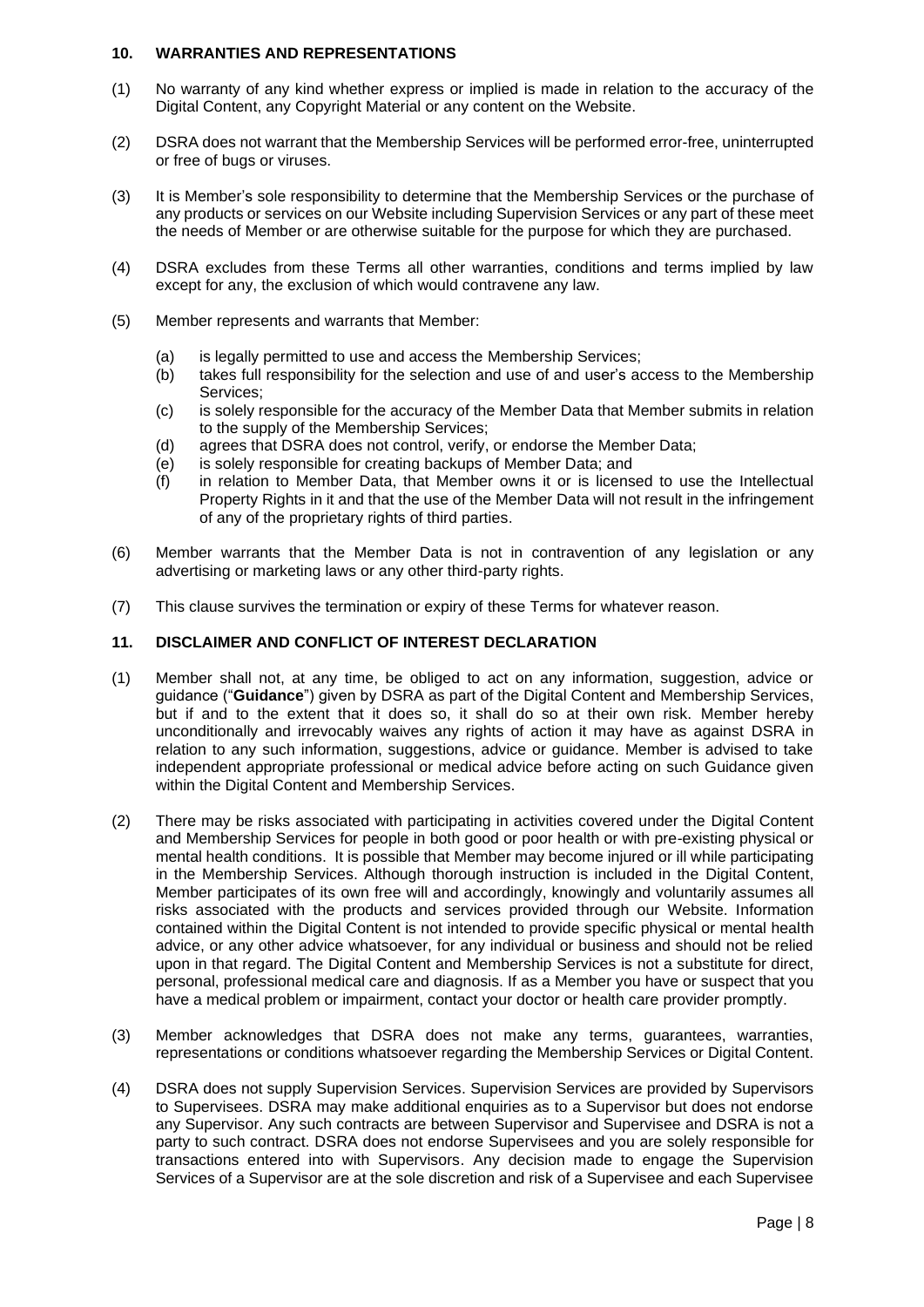must decide whether a Supervisor is suitable for what is required. DSRA does not guarantee the suitability, legality, qualifications, experience or credentials of any Member or Supervisor. Member agrees that the entire risk arising out of the use of our Services remains solely with Member to the maximum extent permitted by law.

- (5) Nothing in these Terms limits or excludes any guarantees, warranties, representations or conditions implied or imposed by law, including the Australian Consumer Law (or any liability under them) which by law may not be limited or excluded.
- (6) Subject to this clause, and to the extent permitted by law:
	- (a) all terms, guarantees, warranties, representations or conditions which are not expressly stated in these Terms are excluded; and
	- (b) DSRA will not be liable for any indirect, special or consequential loss or damage, loss of profit or opportunity, or damage to goodwill arising out of or in connection with the Membership Services or these Terms (including as a result of not being able to use the Membership Services or the late supply of the Membership Services), whether at common law, under contract, tort (including negligence), in equity, pursuant to statute or otherwise.
- (7) Use of the Website and the Membership Services is at Member's own risk. Everything on the Website and the Membership Services is provided to Member on an "as is" and "as available" basis, without warranty or condition of any kind, except as otherwise expressly provided in these Terms.
- (8) None of the affiliates, directors, officers, employees, agents, contributors, third party content providers or licensors of DSRA (including any third-party providers) make any express or implied representation or warranty about the Membership Services and the Digital Content. This includes (but is not restricted to) loss or damage Member might suffer as a result of any of the following:
	- (a) failure of performance, error, omission, interruption, deletion, defect, failure to correct defects, delay in operation or transmission, computer virus or other harmful component, loss of data, communication line failure, unlawful third-party conduct, or theft, destruction, alteration or unauthorised access to records;
	- (b) the accuracy, suitability or currency of any information on the Website, the Membership Services, or any of the Digital Content (including third party material and advertisements on the Website);
	- (c) costs incurred because of Member using the Website, the Membership Services or any of the Digital Content;
	- (d) the Digital Content or operation in respect to Website links which are provided for the Member's convenience;
	- (e) any failure to complete a transaction, or any loss arising from e-commerce transacted on the Website; or
	- (f) any defamatory, threatening, offensive or unlawful conduct of third parties or publication of any materials relating to or constituting such conduct.
- (9) Tara MacGregor declares a conflict of interest in her role as a financier of DSRA. Tara provides private supervision as fee for service to Accredited Practising Dietiticians ("**APDs**"). Tara also provides supervision training for dietitians wanting to become supervisors. DSRA is dedicated to ethically promoting all supervision services and all supervision training and resources available to APDs.
- (10) This clause survives the termination or expiry of this Agreement for whatever reason.

## **12. LIMITATION OF LIABILILITY**

(1) To the extent permissible at law, DSRA is not liable for any indirect, punitive, incidental, special, consequential damages including without limitation any claims, losses, liability, loss of data, loss of profits, revenue, business or goodwill arising out of or in any way connected with the provision of or failure to provide any products or services under these Terms including the selection of a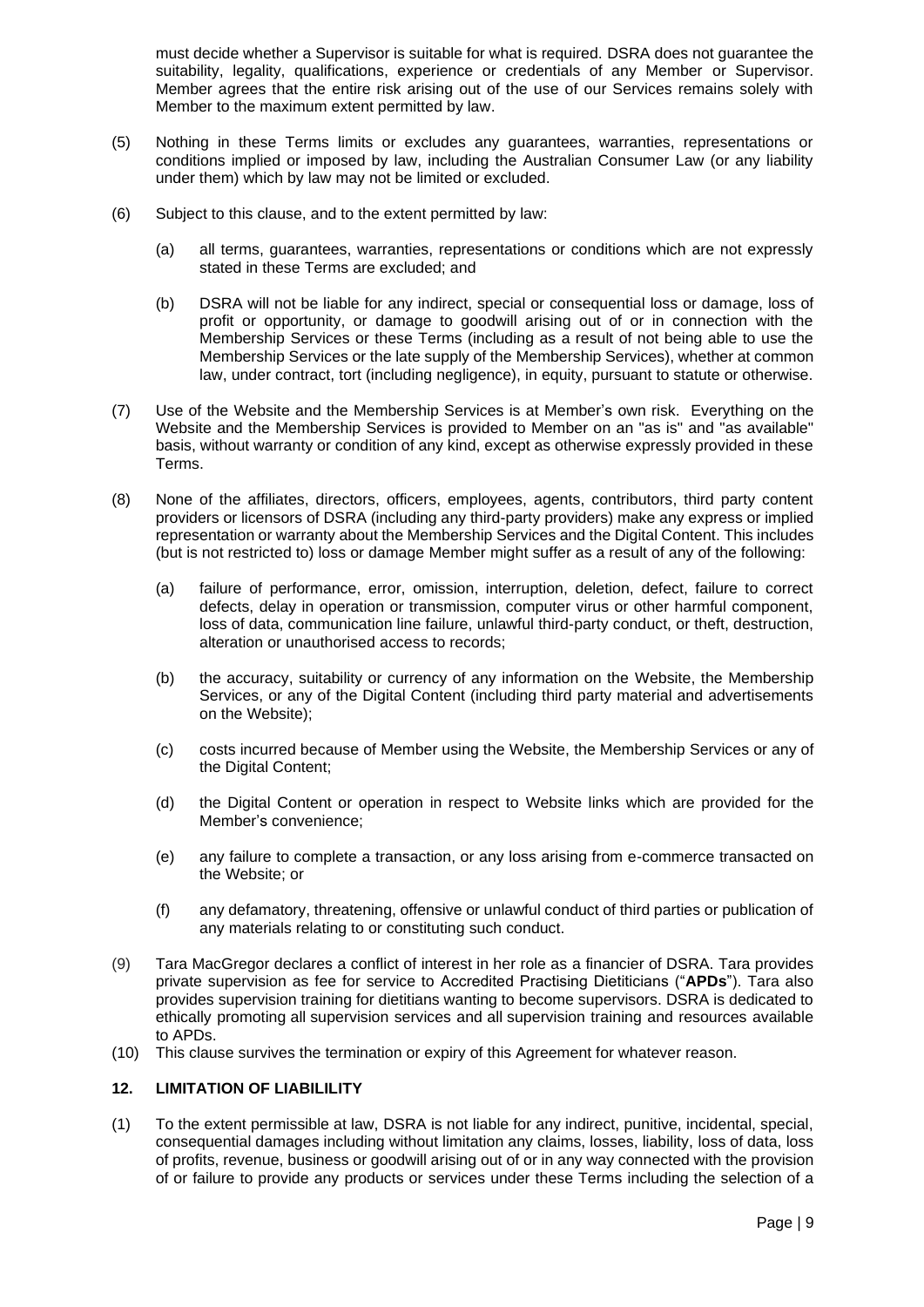Supervisor and the purchaser of Supervisor Services.

- (2) Except as provided in these Terms, DSRA exclude all representations and warranties relating to the subject matter of these Terms, our Website and the supply of our Membership Services.
- (3) DSRA's Membership Services are provided "as is" and specific results cannot be guaranteed. It is Member sole responsibility to determine that the Membership Services or any part thereof including the selection of a Supervisor and purchase of Supervision Services meet Member's needs or are otherwise suitable for the purposes for which they are used.
- (4) These Terms are to be read subject to any legislation that prohibits or restricts the exclusion, restriction or modification of any implied warranties, conditions, guarantees or obligations. If such legislation applies, to the extent possible DSRA limits its liability as follows, at our option:
	- (a) for any claims relating to these Terms, to the fees payable under this agreement (if applicable) for the preceding one (1) month;
	- (b) in the case of products including any digital products (a) the replacement of the products or the supply of equivalent products; (b) the repair of the products; (c) the payment of the cost of replacing the products or of acquiring equivalent products; or (d) the payment of having the products repaired; or
	- (c) in the case of services, the supply of the services again or the payment of the cost of having the services supplied again.

This limitation applies to any supply under or related to these Terms including the supply of the Membership Services and covers loss of data, any viruses or other disabling features that affect Member access to or use of our Membership Services, incompatibility between our Membership Services and Member hardware or software, delays or failures Member may have in using the Membership Services including any connections or transmissions that fail or are not completed in an accurate or timely manner.

(5) This clause survives the termination or expiry of this Agreement for whatever reason.

### **13. INDEMNITY**

- (1) Member agrees to defend, indemnify and hold DSRA, our affiliates, employees, agents, contributors, third party content providers and licensors harmless from and against all actions, suits, claims, demands, liabilities, costs, expenses, losses and damage (including legal fees on a full indemnity basis) brought against or sustained by DSRA, which:
	- (a) is directly or indirectly caused by Member's breach of these Terms;
	- (b) is directly or indirectly caused by any willful, reckless or negligent act of Member;
	- (c) concerns personal injury to any person caused or contributed to by Member;
	- (d) is caused by Member's act or omission and constitutes a loss of or damage to property;
	- (e) is brought by any third-party in respect of personal injury, death or damage to third-party property; or
	- (f) arises from Member's act or omission.
- (2) Except as required by law, DSRA will not be liable for any claim, loss or liability for personal injury, death or damage to Member or its property however it may be caused.
- (3) DSRA reserve the right, at our own expense, to assume the exclusive defence and control of any matter otherwise subject to indemnification by Member, and in such case, Member agree to cooperate with our defense of such claim.
- (4) In no event will DSRA be liable to Member for any indirect, incidental or consequential damages including, without limitation, direct, indirect, special, punitive, or exemplary damages.

#### **14. DISPUTES**

#### (1) **Compulsory process**

A Party shall not start arbitration or court proceedings (except proceedings seeking interlocutory relief) in respect of a Dispute unless it has complied with this clause.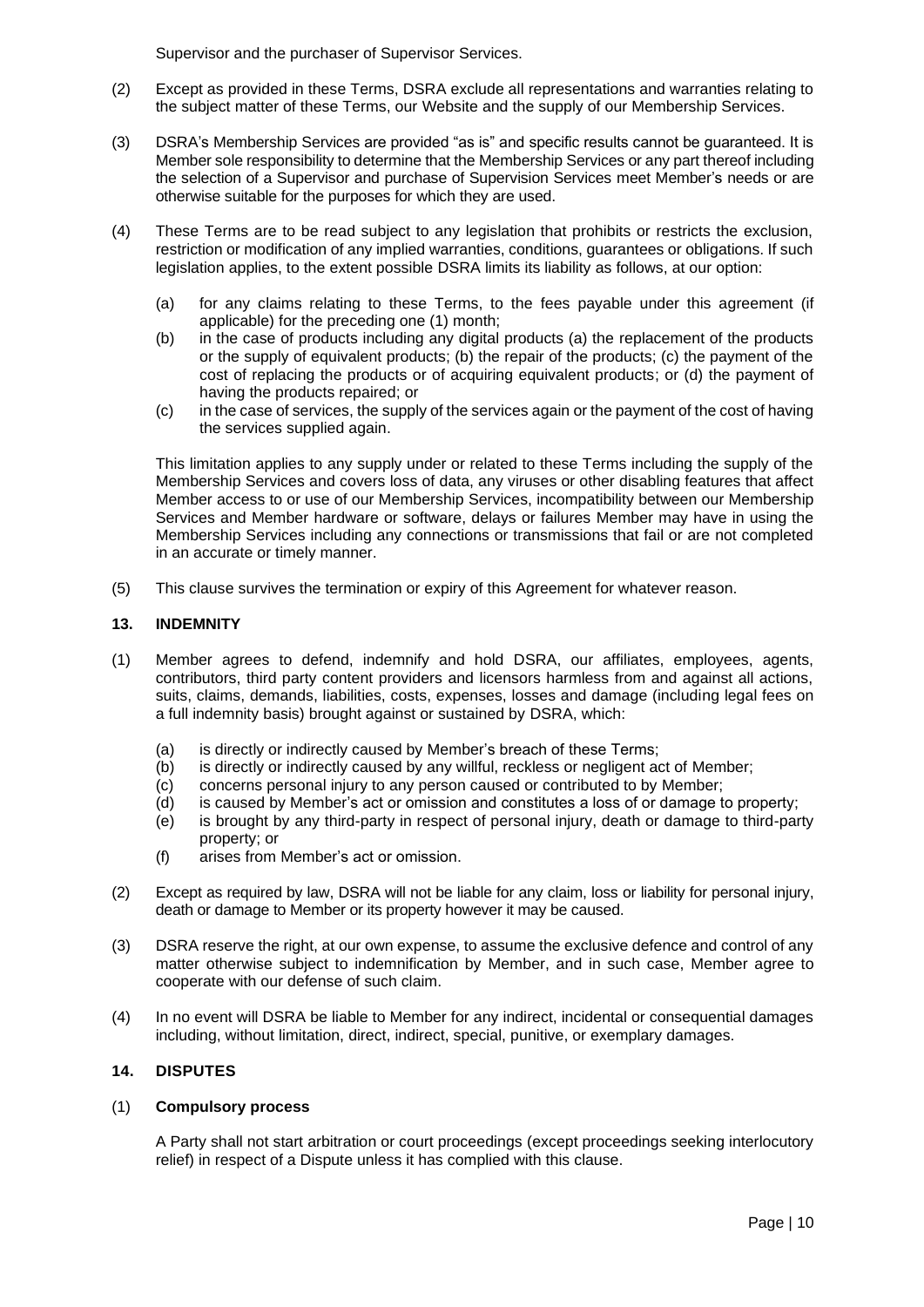### (2) **Notification**

A Party claiming that a Dispute has arisen shall notify each other party to the Dispute giving details of the Dispute.

### (3) **Initial period – efforts to resolve Dispute**

During the 30-day period after a notice is given (or longer period agreed in writing by the Parties to the Dispute) (Initial Period) each Party to the Dispute (Disputant) covenants with the other to cooperate and take all reasonable steps necessary to attempt to resolve the Dispute.

### (4) **Mediation**

If the Disputants are unable to resolve the Dispute within the Initial Period, each Disputant agrees that the Dispute shall be referred for mediation, at the request of any Disputant, to:

- (a) a mediator agreed on by the Disputants; or
- (b) if the Disputants are unable to agree on a mediator within seven days after the end of the Initial Period, then the Parties must submit the dispute for mediation through the Chair of Resolution Institute (ACN 008 651 232) or the Chair's designated representative and the Resolution Institute Mediation Rules shall apply to the mediation.

#### (5) **Role of mediator**

The role of any mediator is to assist in negotiating a resolution of the Dispute. A mediator may not make a decision that is binding on a Disputant unless that Disputant has so agreed in writing.

#### (6) **Information**

Any information or documentation disclosed by a Disputant under this clause shall be kept confidential and may not be used except to attempt to resolve the Dispute.

#### (7) **Costs of mediation**

Each Disputant shall pay its own costs of complying with this clause. The Disputants shall pay equally the costs of any mediator engaged.

#### (8) **Location, timing and attendance**

The mediation will be held in Sydney, Australia, within 30 days after expiry of the Initial Period. Each Disputant agrees to attend the mediation by a representative having full authority to resolve the dispute. At the mediation each Disputant may be represented by one or more legal representative.

#### (9) **Failure to resolve**

If the dispute fails to resolve at mediation or if one of the Disputants fails or refuses to attend the mediation, the mediator will be requested to inform each Disputant in writing that the mediation has been terminated without resolution (Mediation Termination Notice). Upon receipt of Mediation Termination Notice, the dispute resolution process will be terminated. A party to a dispute will only be entitled to pursue other remedies available to it at law or otherwise, after receipt of Mediation Termination Notice.

#### (10) **Confidentiality**

All communications concerning negotiations made by the Disputants arising out of and in connection with this dispute resolution clause are confidential and to the extent possible, must be treated as "without prejudice" negotiations for the purpose of applicable law of evidence.

#### **15. PRIVACY**

Please refer to our **'Privacy Policy'** which is made a part of these Terms.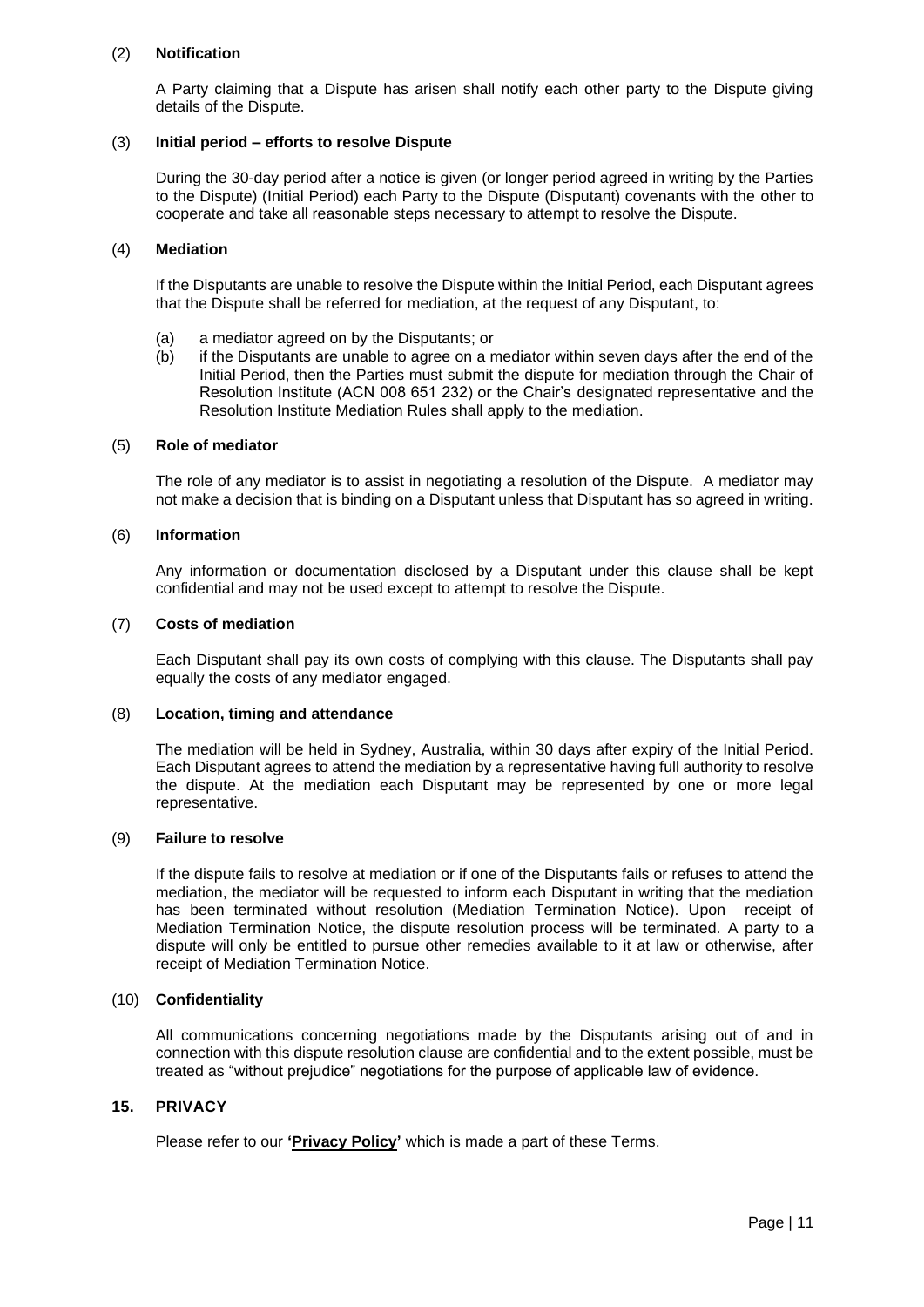### **16. ADVERTISING AND LINKS**

The Website may contain links and other pointers to other websites or applications operated by third parties. DSRA does not control these linked websites and is not responsible for the contents of any linked application. The links are provided solely for Member convenience and do not indicate, expressly or impliedly, any endorsement by us of the website or the products or services provided at those websites. Member's access to any such advertisement or link is entirely at Member's own risk. Member should contact the relevant third-party directly to enquire on that information prior to entering into a transaction in relation to the third-party products and services.

### **17. NO WAIVER**

Any failure on our part to enforce any right or provision of these Terms will not constitute a waiver of future enforcement of that right or provision.

### **18. ASSIGNMENT**

- (1) Member agree that DSRA may assign, transfer, sub-licence or otherwise deal with our rights and/or obligations under these Terms.
- (2) Member may not without our prior written consent assign, transfer, sub-licence or otherwise deal with any of Member rights and obligations under these Terms.

### **19. THIRD PARTY RIGHTS**

An agreement under these Terms is for our benefit and Member benefit and is not intended to benefit or be enforceable by any third party.

### **20. ENTIRE AGREEMENT**

Unless otherwise stated, these Terms and our **Privacy Policy** shall constitute the entire agreement between Member and us in relation to Member's use of the Website and our Membership Services.

#### **21. SEVERABILITY**

If any part of provision of these Terms is invalid, unenforceable or in conflict with the law, that part or provision is replaced with a provision which, as far as possible, accomplishes the original purpose of that part of the provision otherwise it is to be read down or severed to the extent necessary without affecting the validity or enforceability of the remaining provisions.

## **22. LAW AND JURISDICTION**

- (1) The Terms and information on this Website are governed by and construed in accordance with the laws of the State of New South Wales, Australia. Member submits to the non-exclusive jurisdiction of the Courts of New South Wales and Courts of Appeal from them for determining any dispute concerning these Terms.
- (2) If any provision of these Terms is found to be invalid or unenforceable by a Court of Law, such invalidity or unenforceability will not affect the remainder of the Terms which will continue in full force and effect.

## **23. NOTICE**

- (1) DSRA may provide any notice to the Member under the Terms and by sending messages to the Member's email address. The notice provided by DSRA to the Member by email shall be deemed to have been properly given on the date DSRA sends the email, regardless of whether the Member has received the email.
- (2) Unless specified otherwise, any notices provided by the Member to DSRA must be in writing and sent via the **Contact Us** page on the Website.

## **24. FORCE MAJEURE**